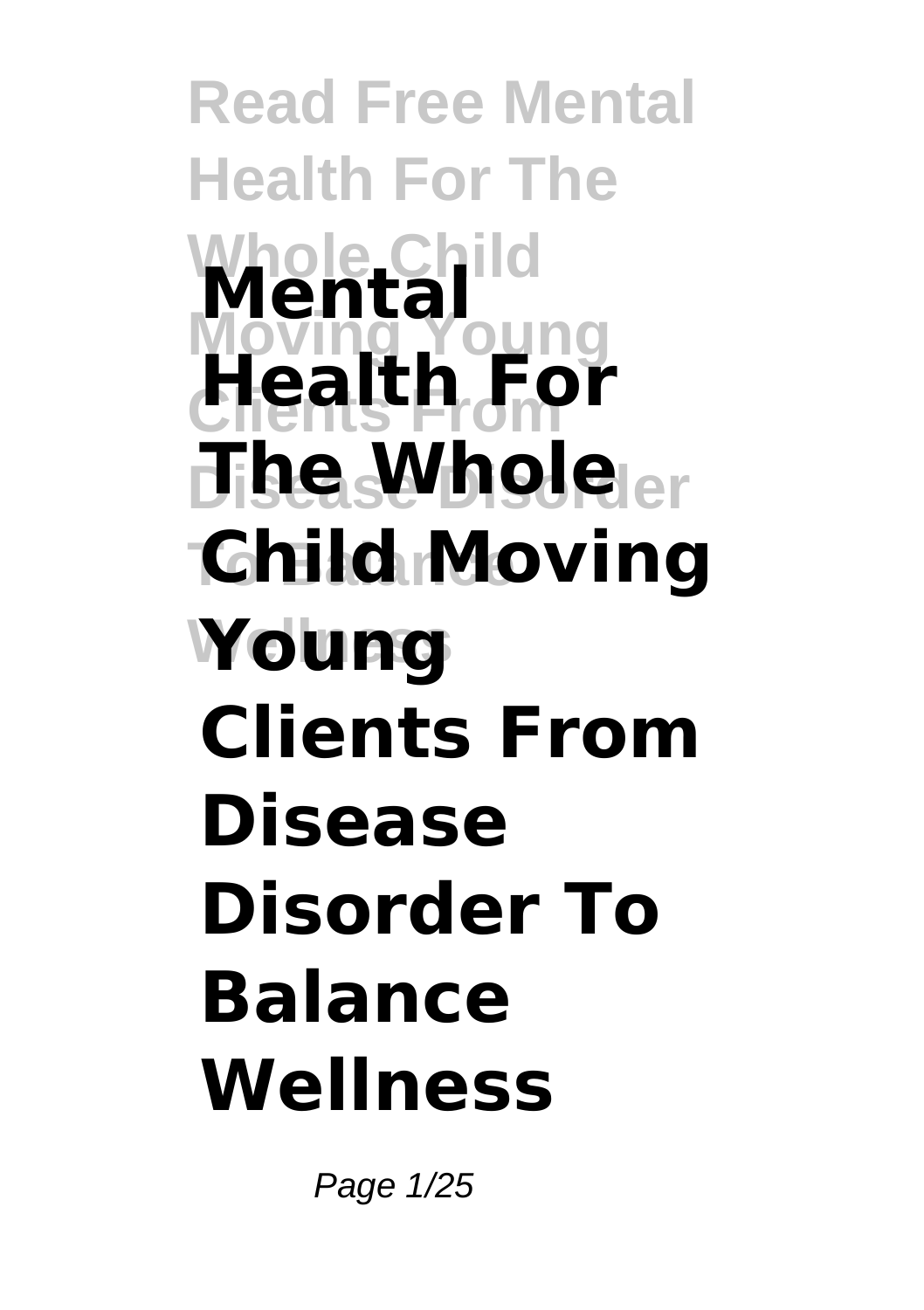**Read Free Mental Health For The Getting the books Moving Young mental health for Clients From moving young Disease Disorder clients from disease To Balance disorder to balance Wellness** type of challenging **the whole child wellness** now is not means. You could not single-handedly going taking into account books addition or library or borrowing from your links to gate them. This is an entirely easy means to specifically acquire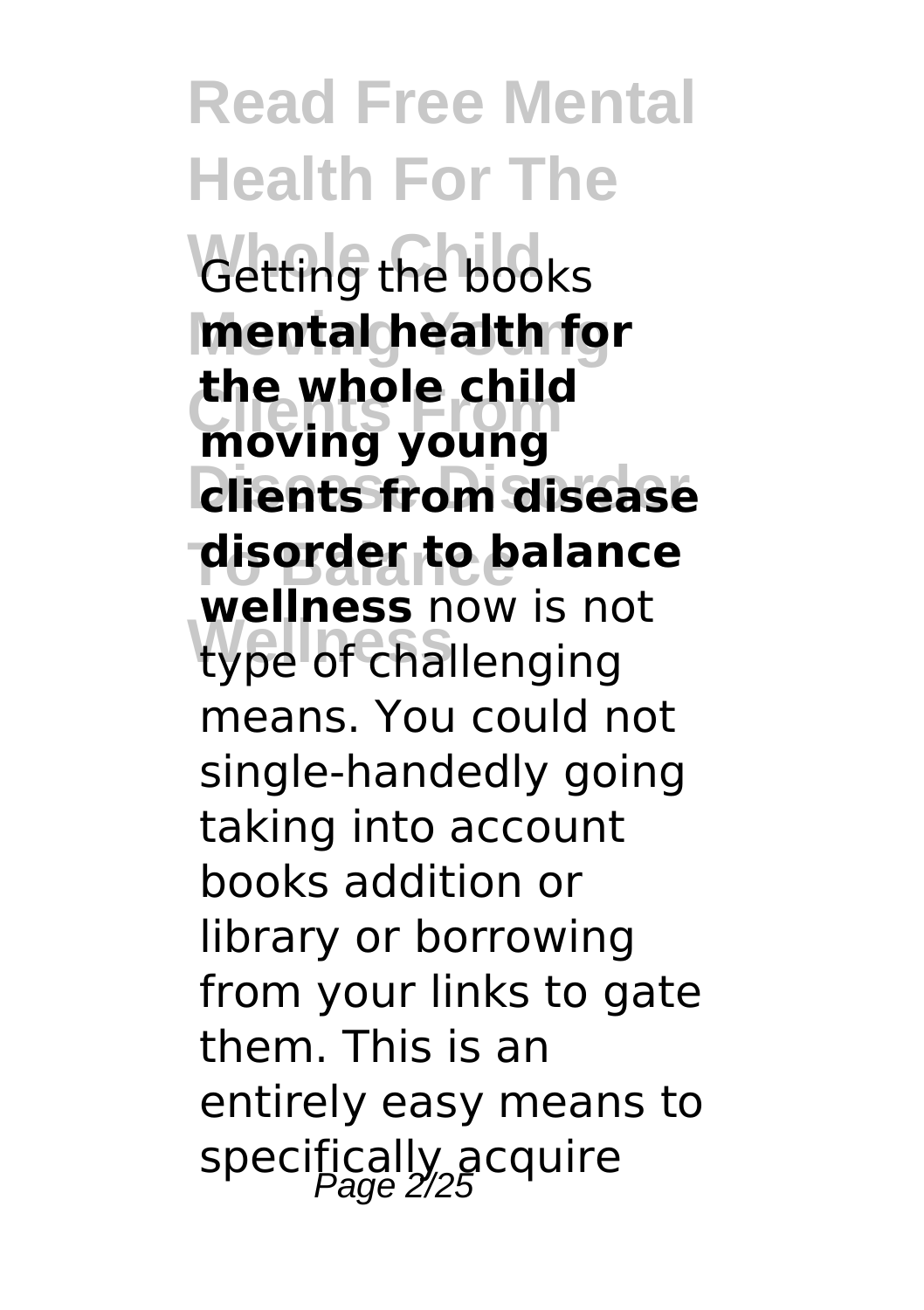lead by on-line. This **Ionline proclamation Clients From** whole child moving young clients from er **To Balance** disease disorder to be one of the options mental health for the balance wellness can to accompany you later having other time.

It will not waste your time. resign yourself to me, the e-book will agreed flavor you extra business to read. Just invest little period to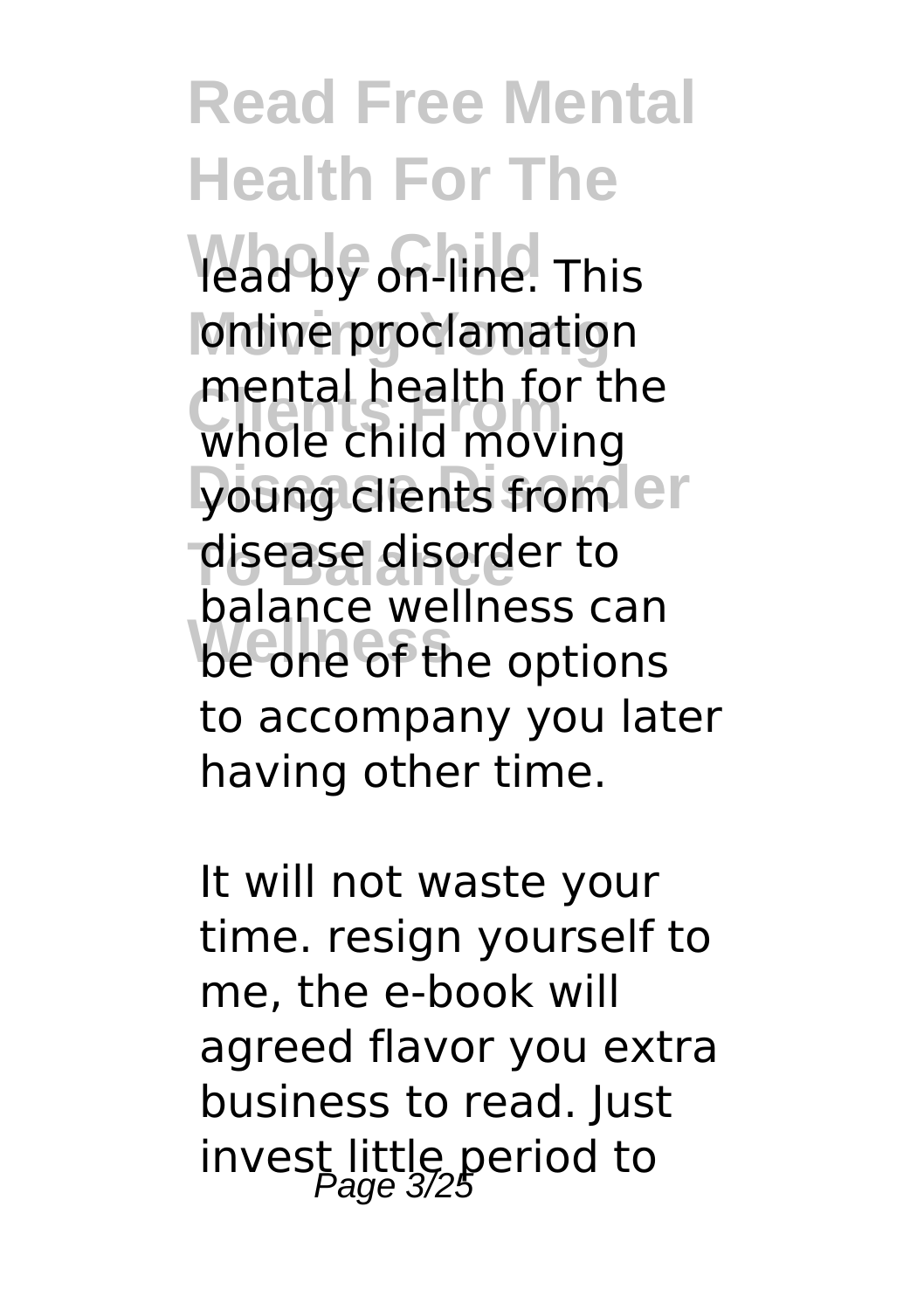**Read Free Mental Health For The retrieve this on-line Moving Young** message **mental Clients From child moving young Disease Disorder clients from disease To Balance disorder to balance Wellness** evaluation them **health for the whole wellness** as well as wherever you are now.

You'll be able to download the books at Project Gutenberg as MOBI, EPUB, or PDF files for your Kindle.

**Mental Health For**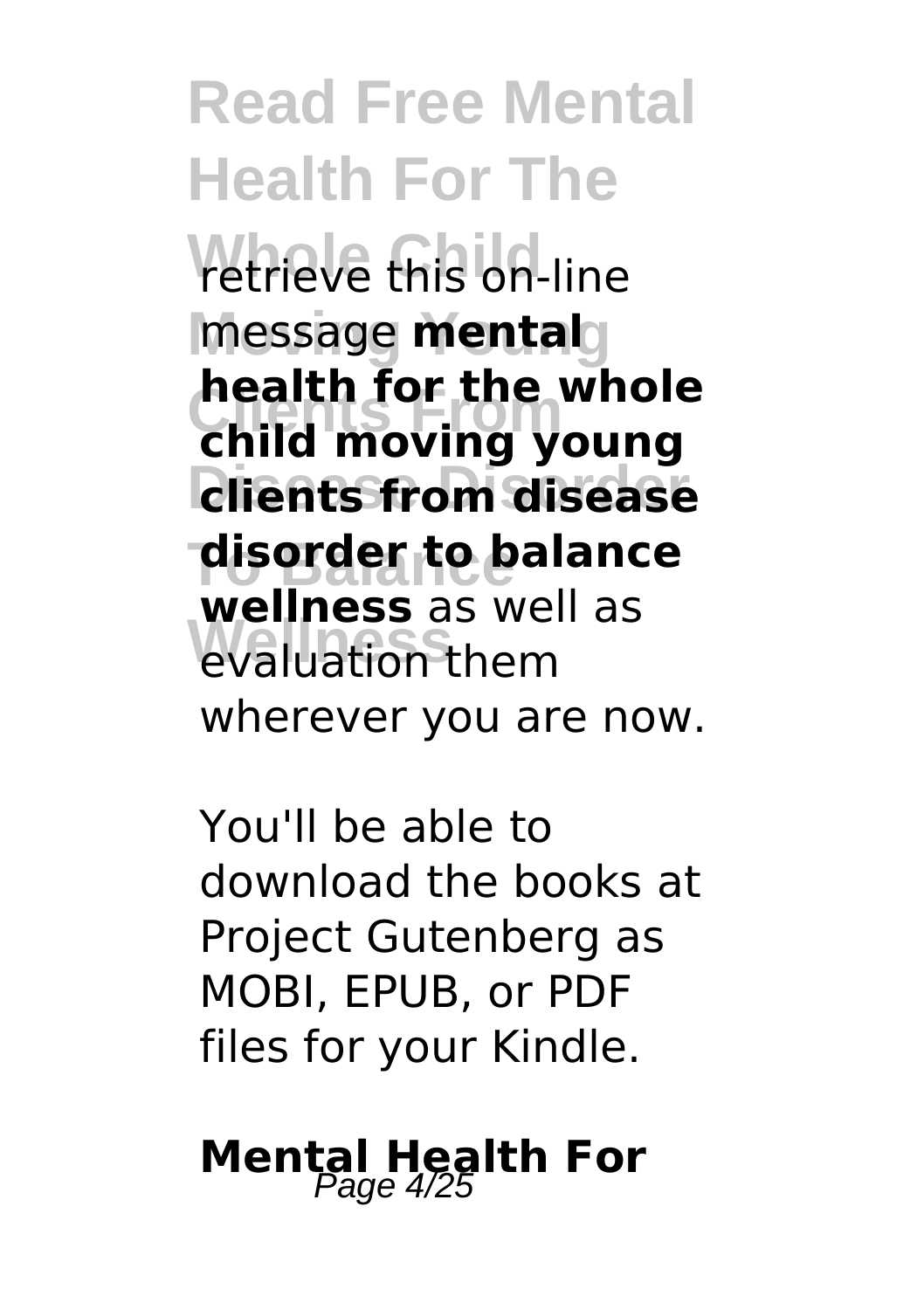**Read Free Mental Health For The Whole Child The Whole World Mental Health Day, 10/10/20. The**<br>COVID crisis has un the ante for leaders to **To Balance** prioritize the mental **Failing to do so will** COVID crisis has upped health of employees. exact a steep hidden cost.

#### **World Mental Health Day: Leaders Must Prioritize The Whole**

**...**

Mental Health for the Whole Child is  $\frac{6}{2}$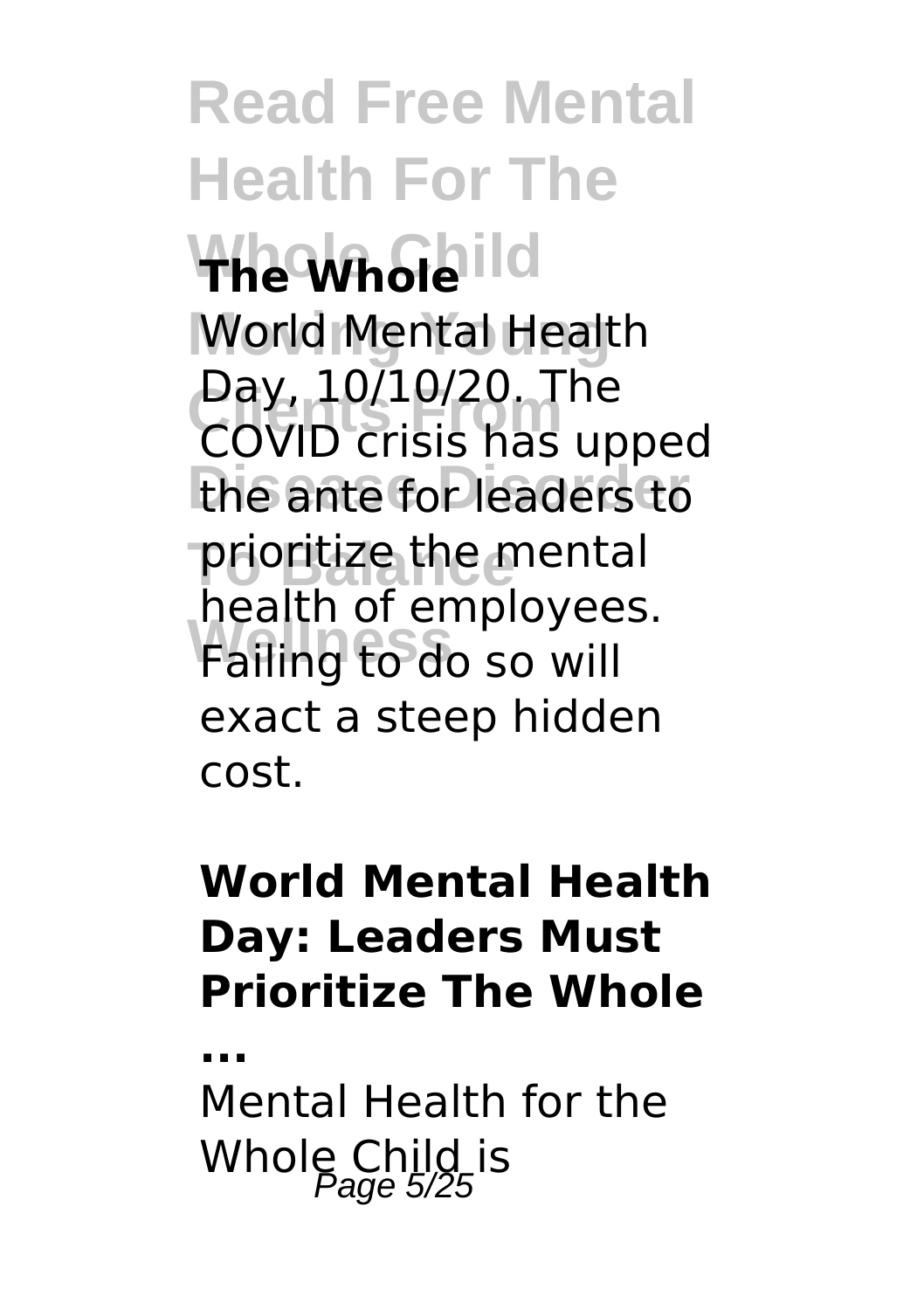refreshingly pragmatic **Moving Young** and compelling―a **necessary addition to**<br>any clinician's toolbox.". - Andrew er **Weil, MD, founder of Integrative Medicine;** any clinician's the Arizona Center for author, Spontaneous Happiness: A New Path to Emotional Well-Being.

**Mental Health for the Whole Child: Moving Young Clients** ...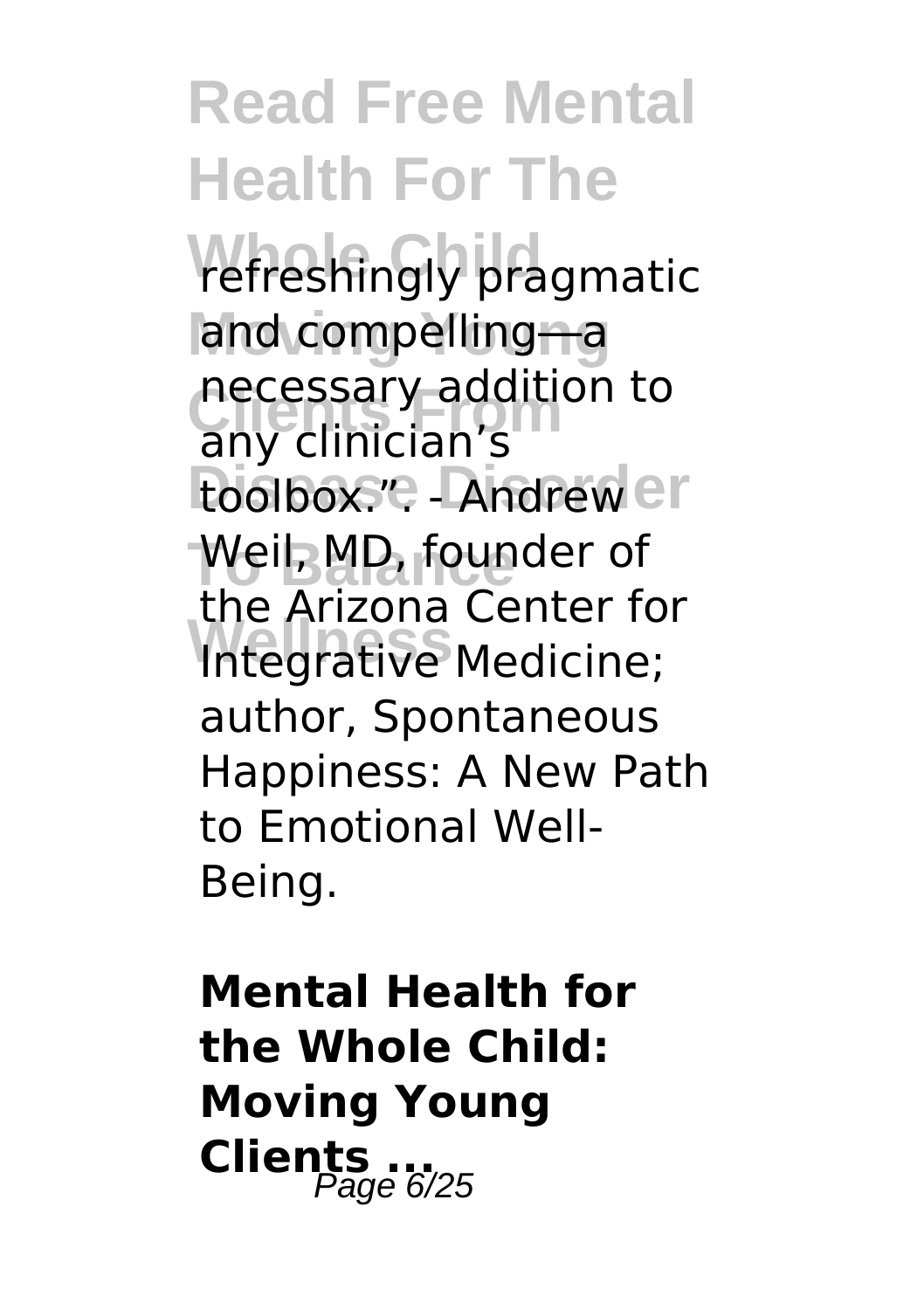When addressing lissues of mental g **Realth, we heed to realth** and treat not only the **piochemical** e **Wellness** but also the health, we need to look imbalances in the brain psychological traits and social circumstances contributing to the mental health condition(s).

### **Mental Health, Are We Treating the**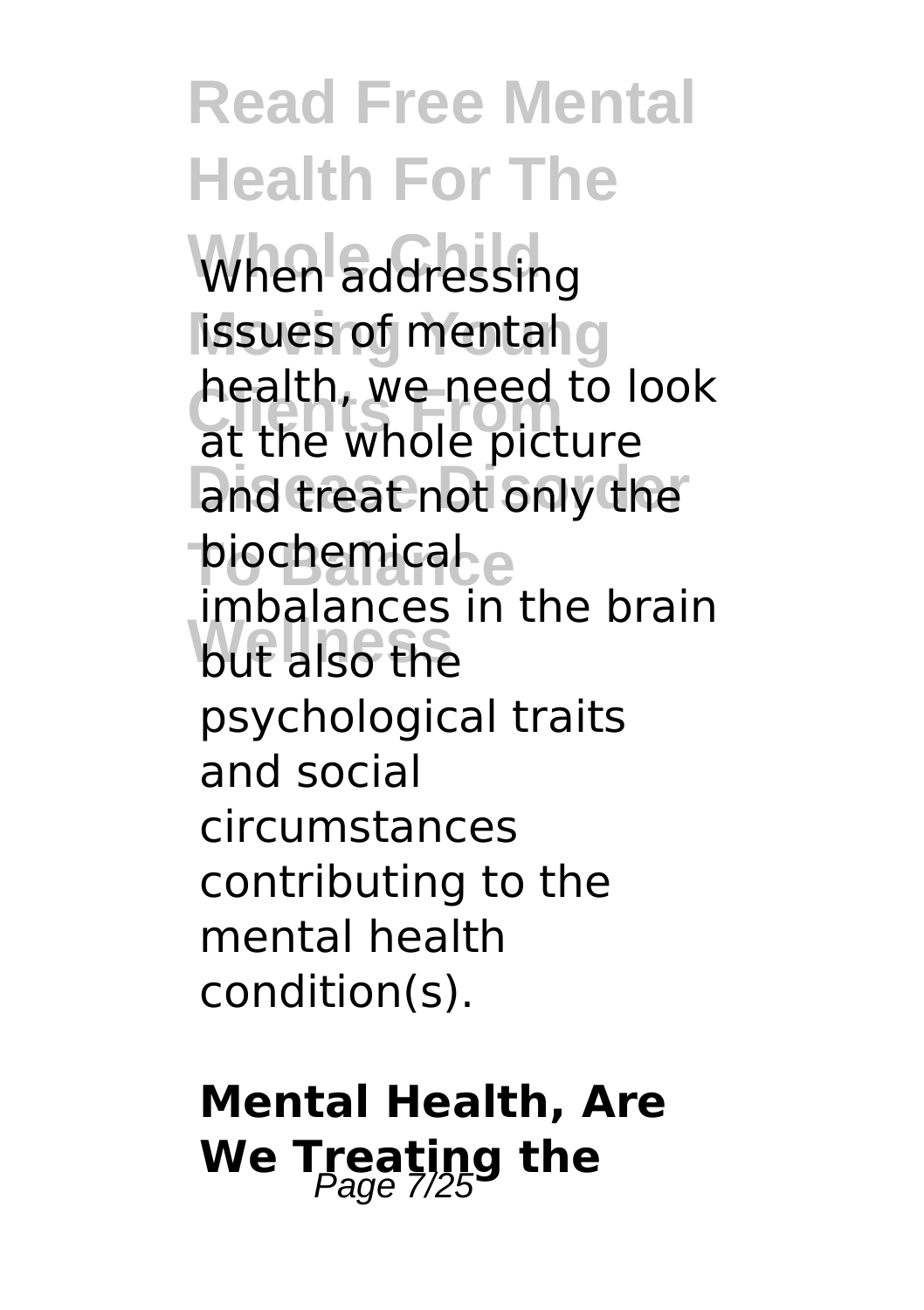**Read Free Mental Health For The** Whole? **Fapplied Social** g. Young Many people make the<br>mistake of assuming that mental health is r Tust its own thing, but **Wellness** case. Mental health is mistake of assuming that actually isn't the part of a whole. The whole body is connected and it's important to understand how this works and why our mental health can end up affecting the health of the rest of our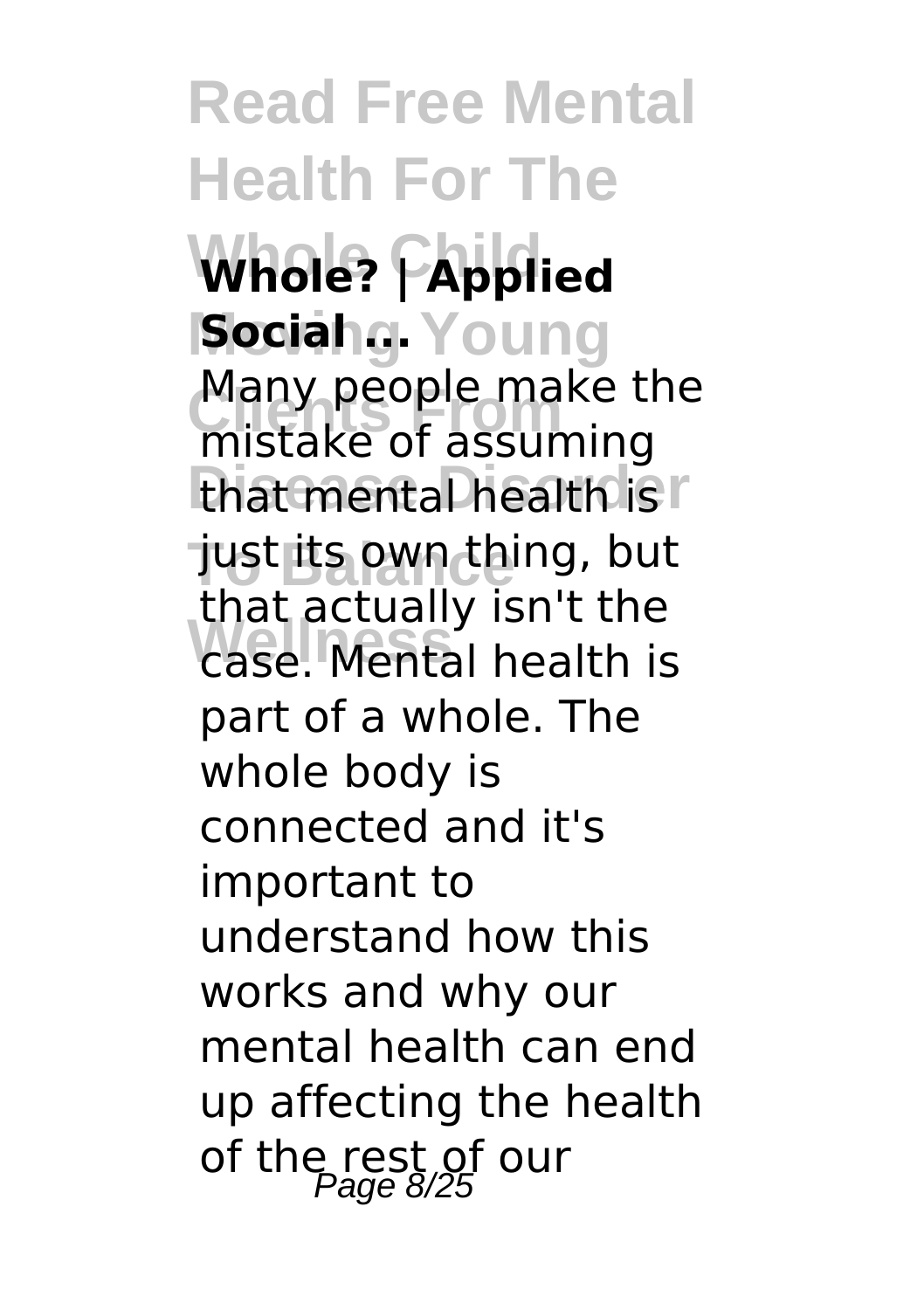**Read Free Mental Health For The Whole Child** body's health. **Moving Young Part of the Whole -TheraviveDisorder Whole Health for Wellness** how Whole Health can **Mental Health As** Mental Health explores support mental health care in the VA. This twoday course shifts the perspective away from mind-body dualism and toward a system of care where mental health is seamlessly incorporated as a core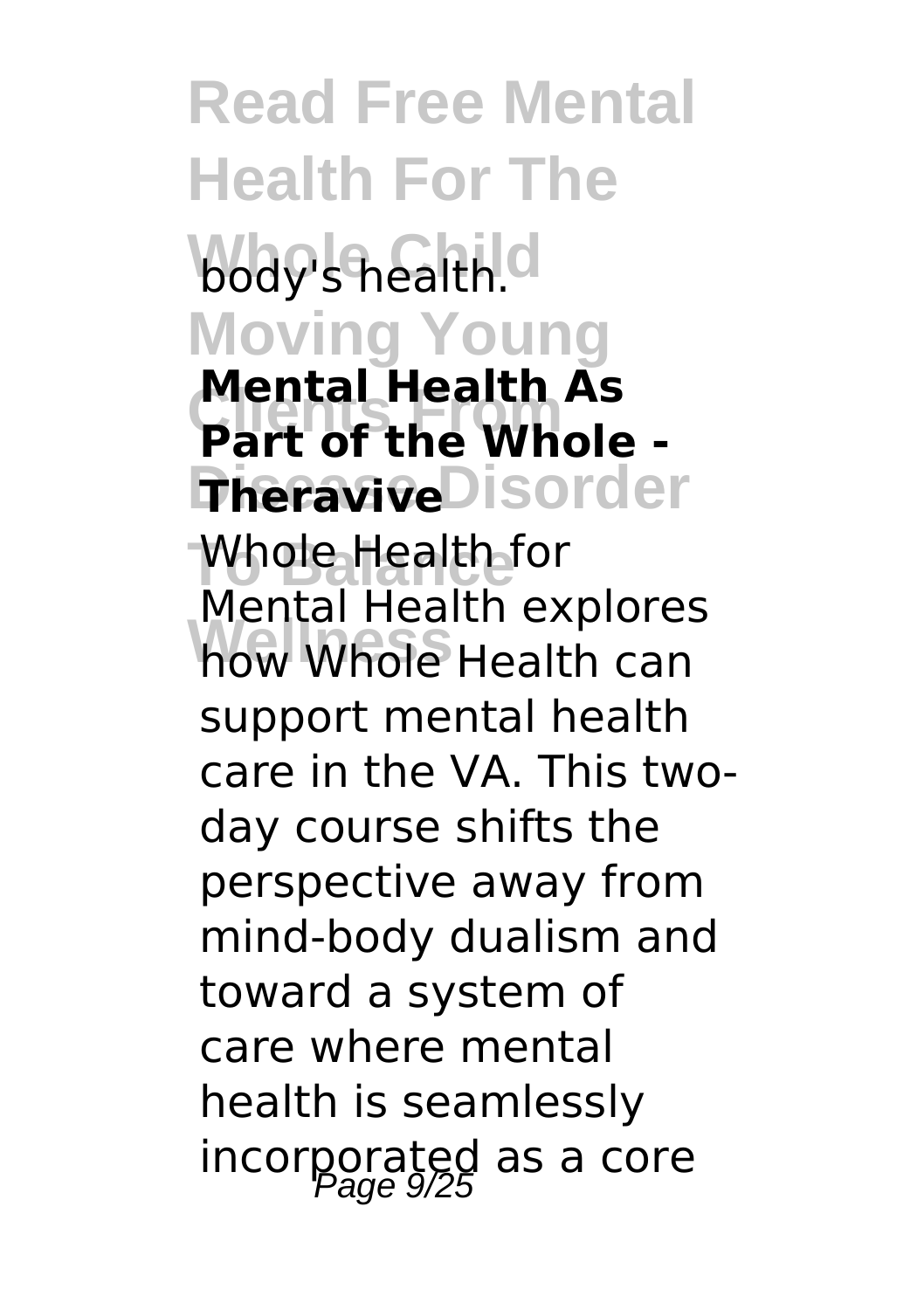**Read Free Mental Health For The** aspect of whole-person care. The course g **Clients From** connections between mental health (and er **Power of the Mind) and** components of the highlights the each of the Circle of Health, including mindful awareness and the various aspects of selfcare (e.g. Food ...

**Whole Health for Mental Health – Whole Health** Page 10/25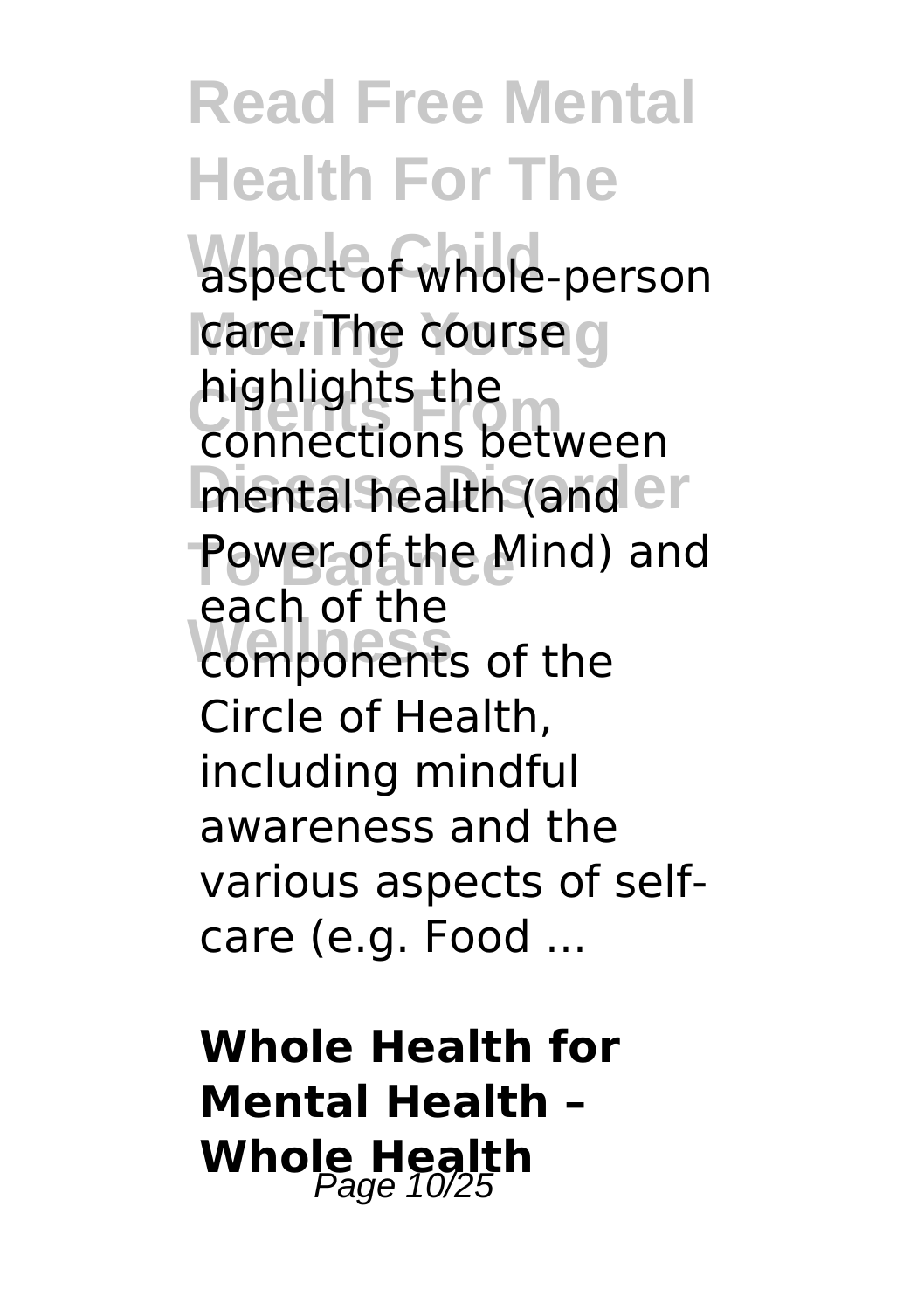**Whole Child Library – UW ...** effect, lending more **Clients From** health approach with **Disorder Tomplementary and Wellness** can lead to better evidence that a whole traditional therapies overall health and wellbeing. 3,8. However, more studies that investigate the relationship between multiple whole health interventions and mental health and suicide-related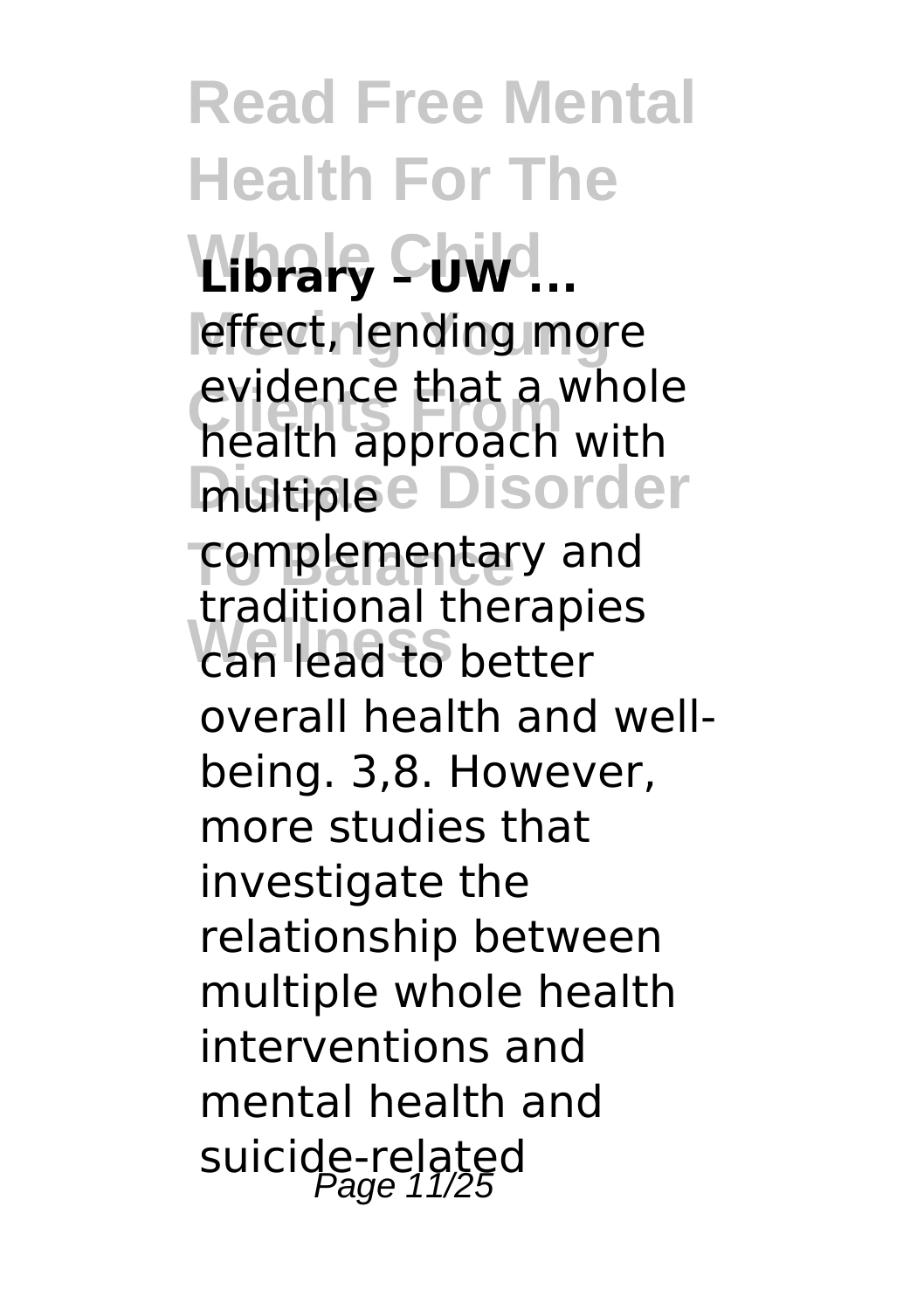### **Read Free Mental Health For The butcomes** are needed. Ways You Can Help •

### **Clients From From Science to Disease Disorder Practice: Promoting the Whole Health for**

**Wellness ...** One of the most common mental health disorders is depression, affecting more than 264 millionpeople globally in 2017. A more recent study, which concentrates on the United States, concludes that...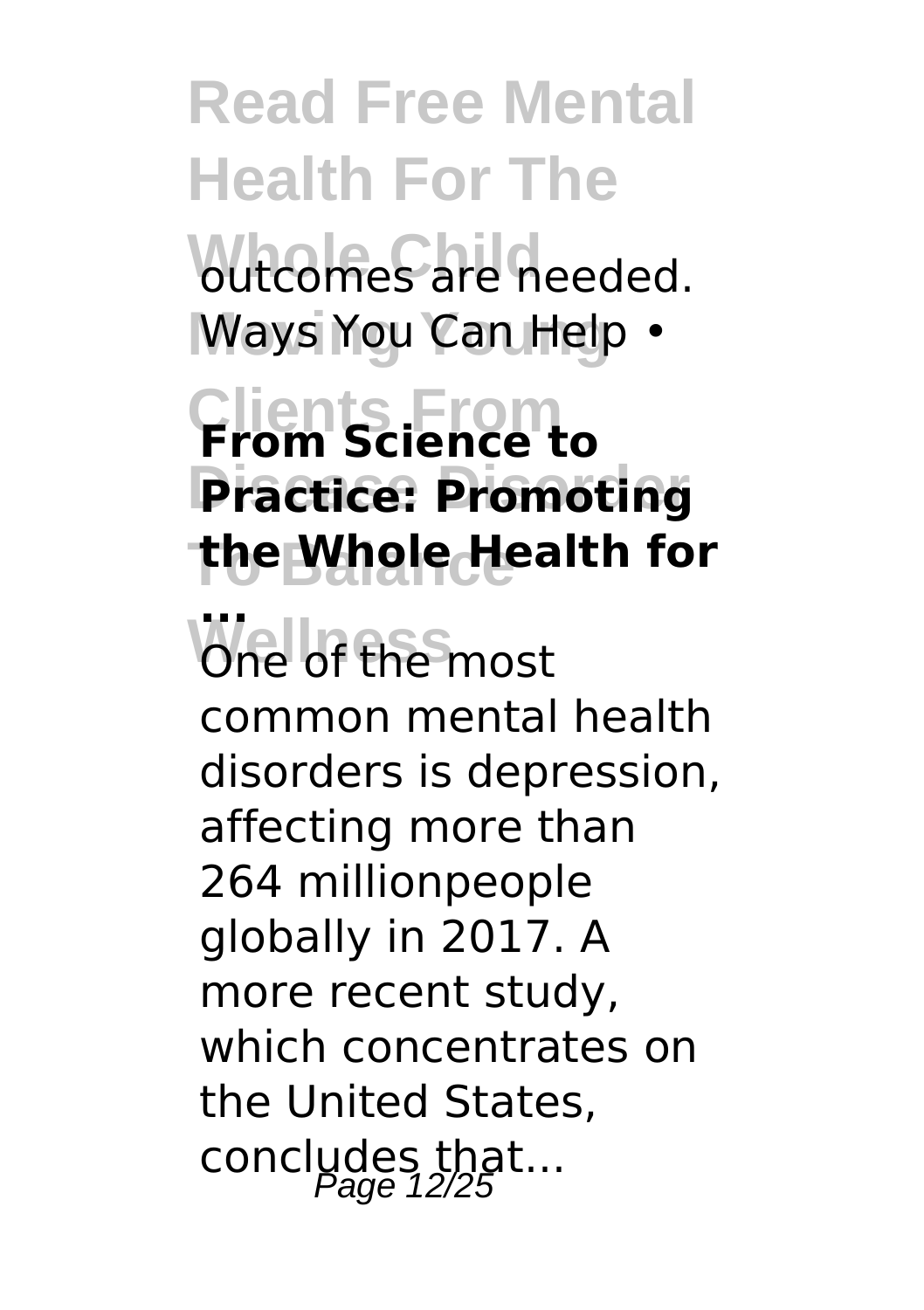### **Read Free Mental Health For The Whole Child**

**Moving Young 11 myths about** mental nealth - me<br> **calnewstoday.com** Primary care providers **To Balance** deliver half of the **Wellness** common conditions **mental health - medi** mental health care for such as anxiety, ADHD, depression, behavioral problems, and substance use. Yet, people with mental illnesses who are treated in a primary care setting are less likely to receive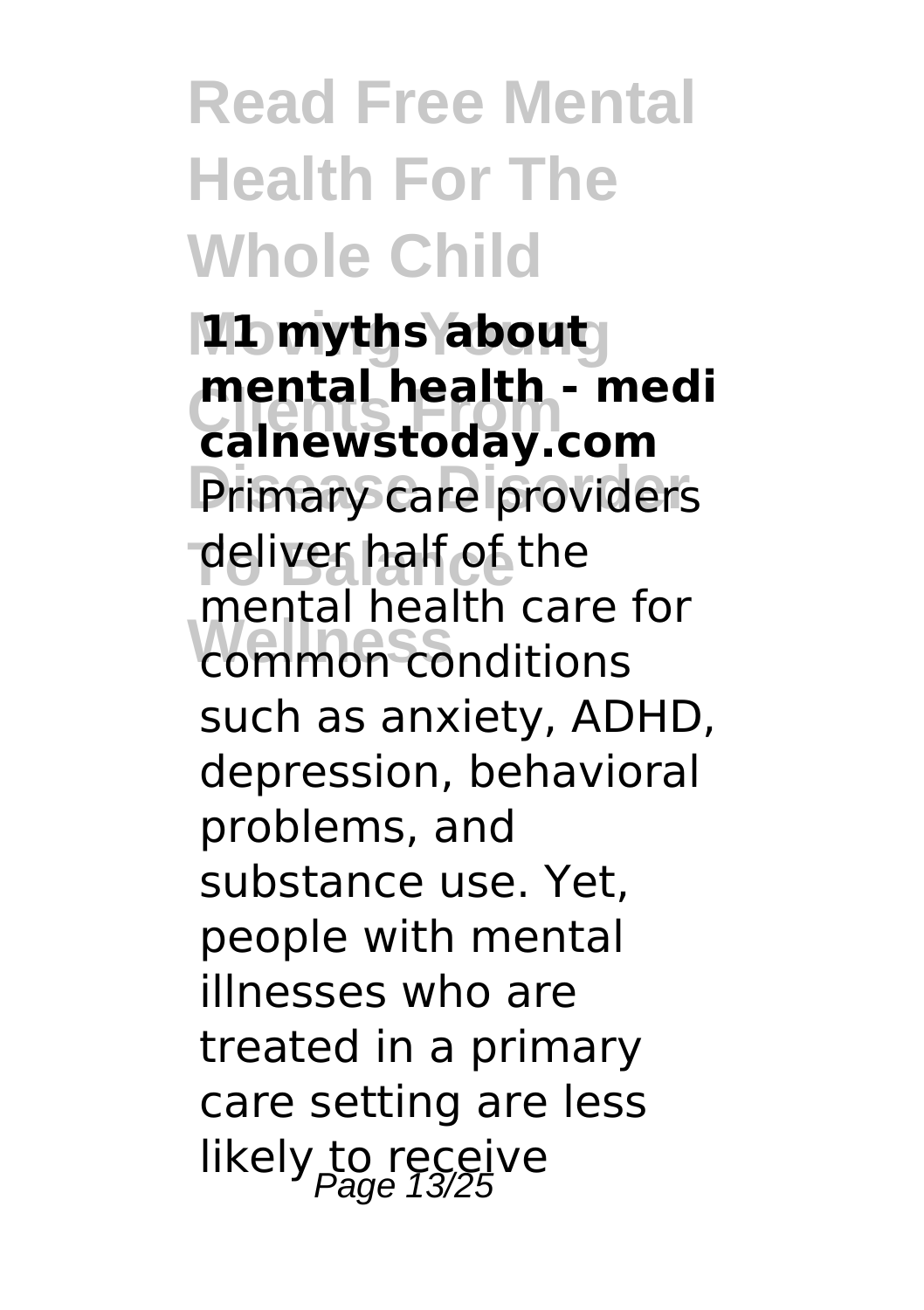**Read Free Mental Health For The** effective behavioral health care.oung **Clients From NIMH » Integrated Disease Disorder Care WHOLE HOUR / World Wellness** 2019. On the 10th Mental Health Day October 2018, YMCA and #IAMWHOLE launched a movement that encourages people to take an hour out of their day to do something to support their mental wellbeing. This year, we are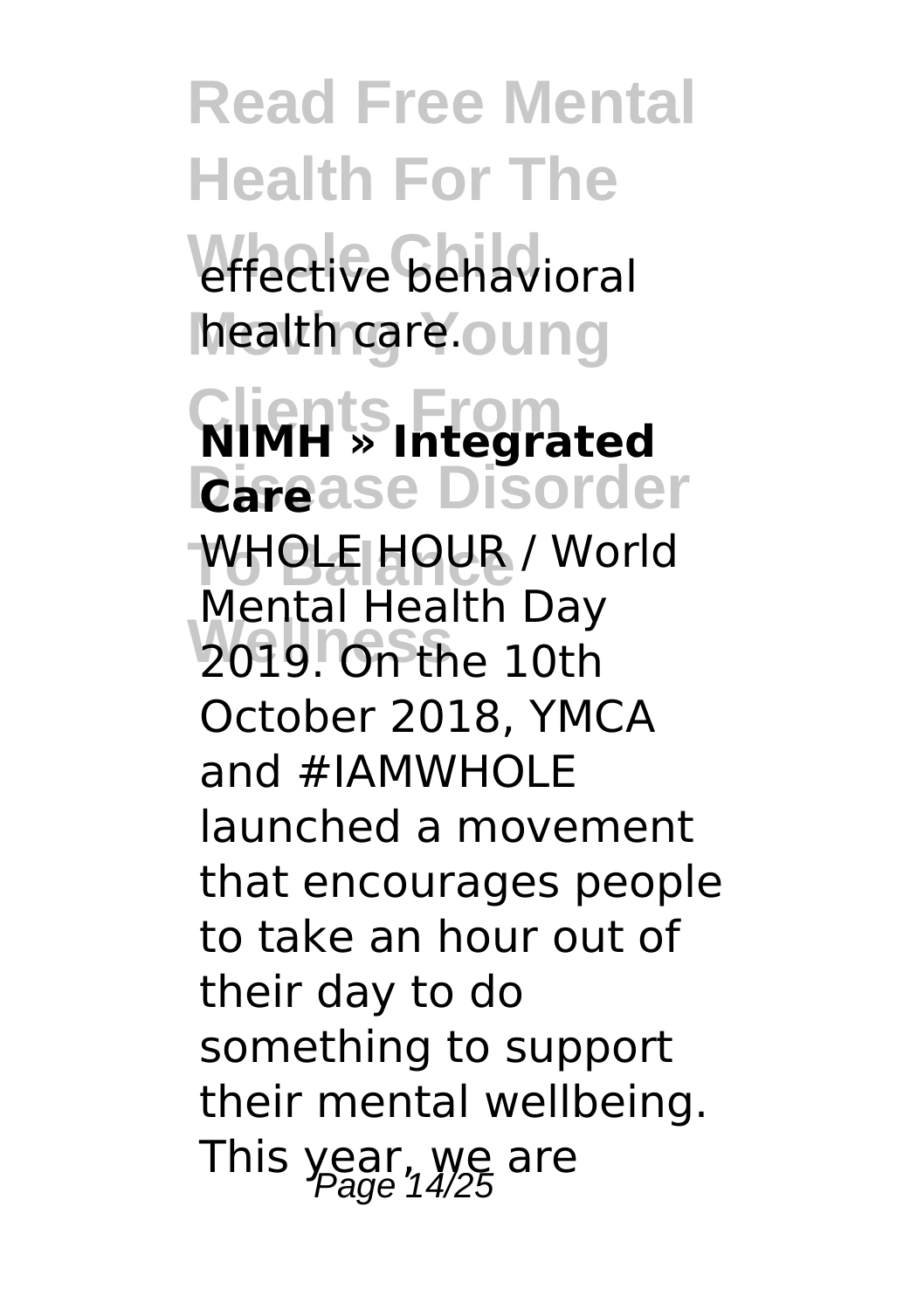*Carrying on with this* partnership and g **Clients From** #WHOLEHOUR to our mental wellbeing.cler pledging a

#### **To Balance Wellness homepage of the #IAMWHOLE mental health**

#### **campaign**

Fortunately, mental health experts are quick to note, children are, on the whole, resilient. But there are plenty who are struggling. In one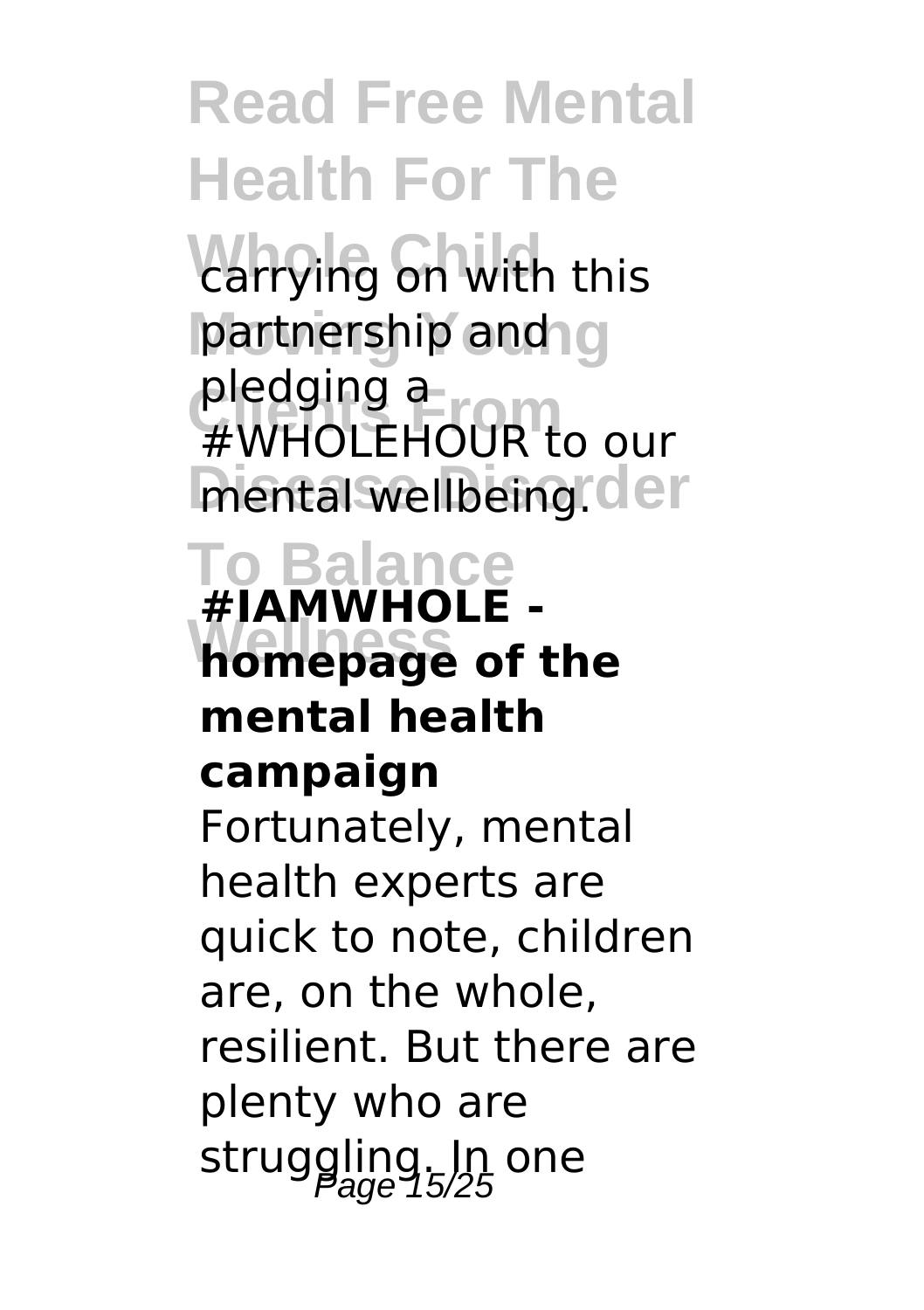study, 60% of teens said they're feeling **Clients From** they're feeling anxious. **Disto one-third or der They've Wellness** mental health get lonely and 50% said noticed their children's worse since March.

#### **4 Questions To Gauge Your Kid's Mental Health During The ...** Our Mental Health Services offer children and their families an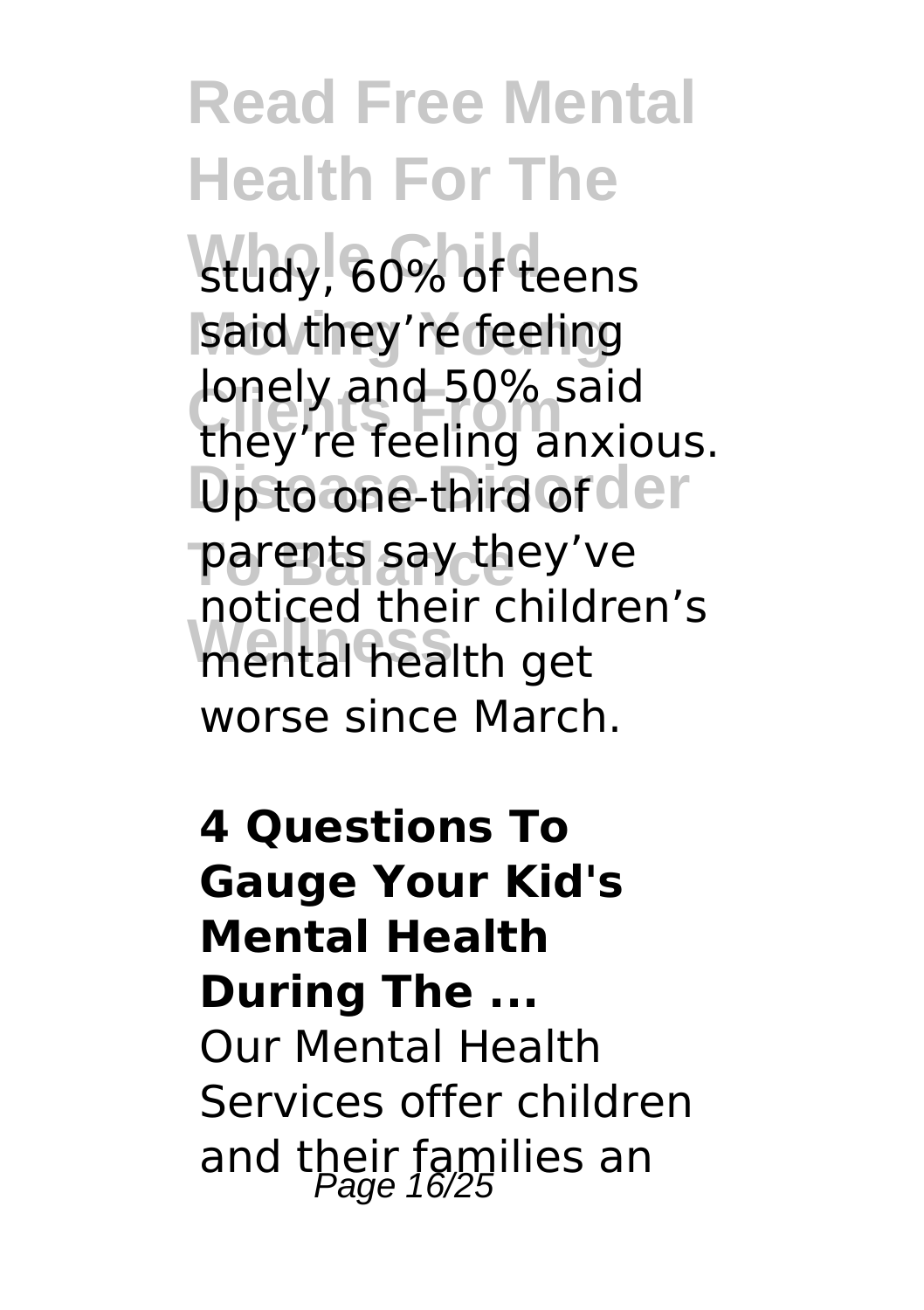**opportunity** to heal, develop resilience and **Clients From** healthy lives. The types of services<sup>r der</sup> **pffered include family, Wellness** counseling, crisis rebuild emotionally individual and group intervention, psychological testing, medication management, and case management.

### **Mental Health and Mental Illness** Support **The** The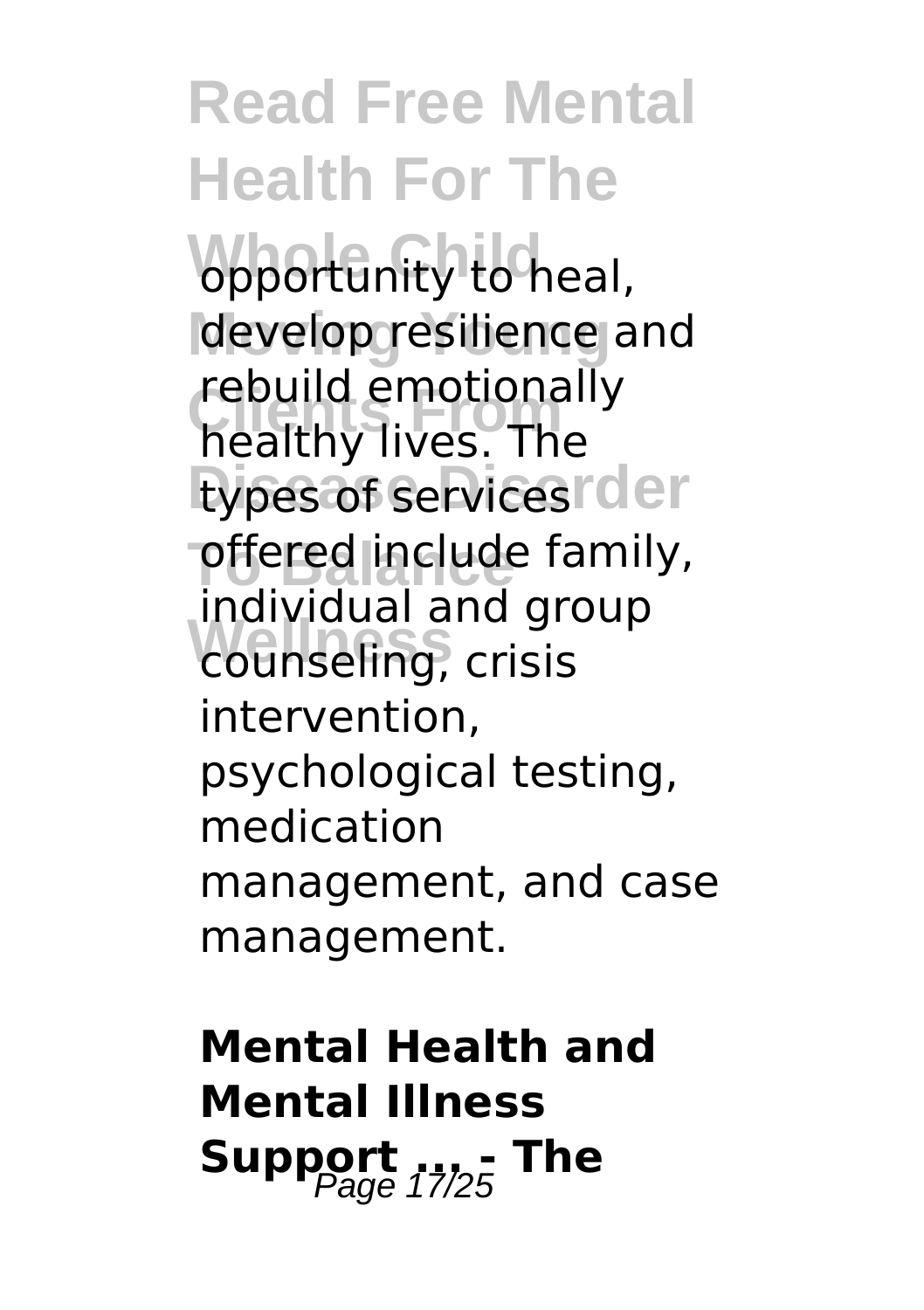**Read Free Mental Health For The Whole Child Whole Child Moving Young** By understanding the **Clients From** health, you can spread the word to help raise **Tawareness and fight Wellness** with mental health truth about mental stigma. Myth: People conditions never get better Fact: Treatment works for more than 8 in 10 people who get help for depression, and as many as 9 in 10 people who get help for panic attacks.

Page 18/25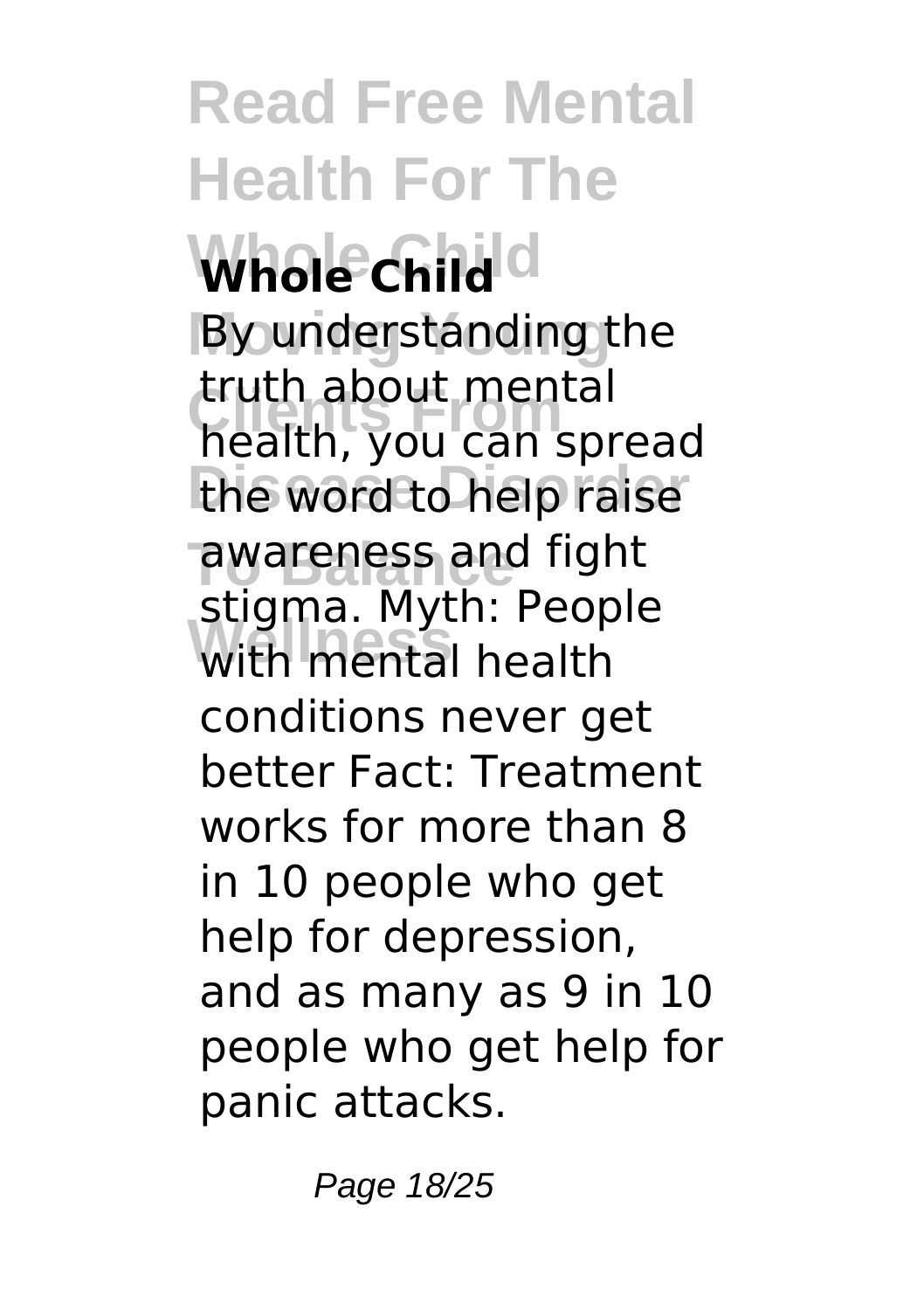**Read Free Mental Health For The Whole Child Mental health & Moving Young wellness | Kaiser Permanente**<br>Whole Health for **Mental Health explores how Whole Health can** support mental nealth **Permanente** support mental health -day course shifts the perspective away from mind -body dualism and toward a system of care where mental health is seamlessly incorporated as a core aspect of whole-person care. Page 19/25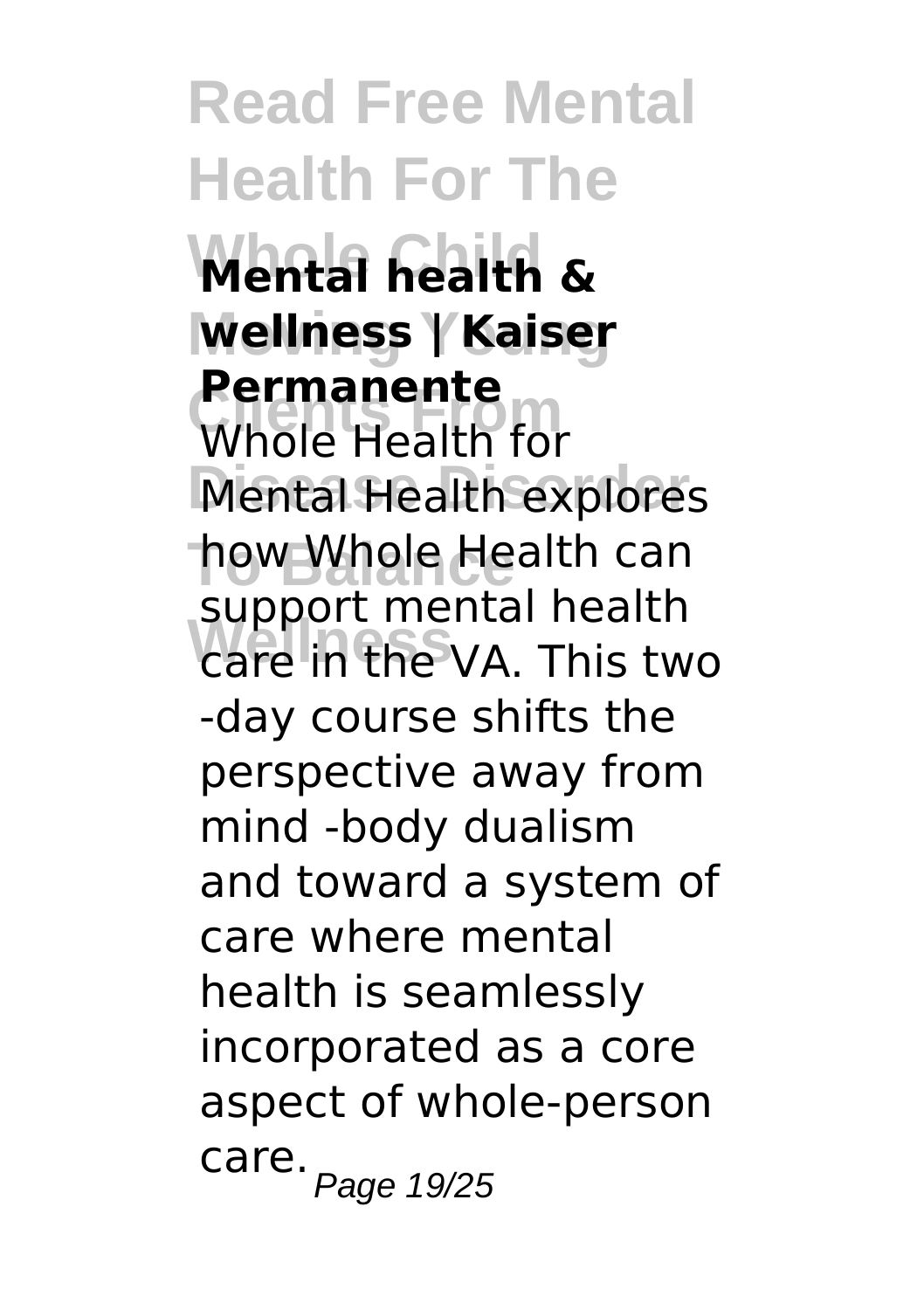### **Read Free Mental Health For The Whole Child**

**Moving Young Whole Health for Prental Health:**<br>Crossing the Mind-**Body Divide** sorder **The bulk of the grants Wellness** come from the city's **Mental Health:**  $-$  \$5.3 million  $-$  will 2020 budget, which added \$9.3 million to the Chicago Department of Public Health's budget for mental health services to expand care at 15 federally funded clinics, as well as five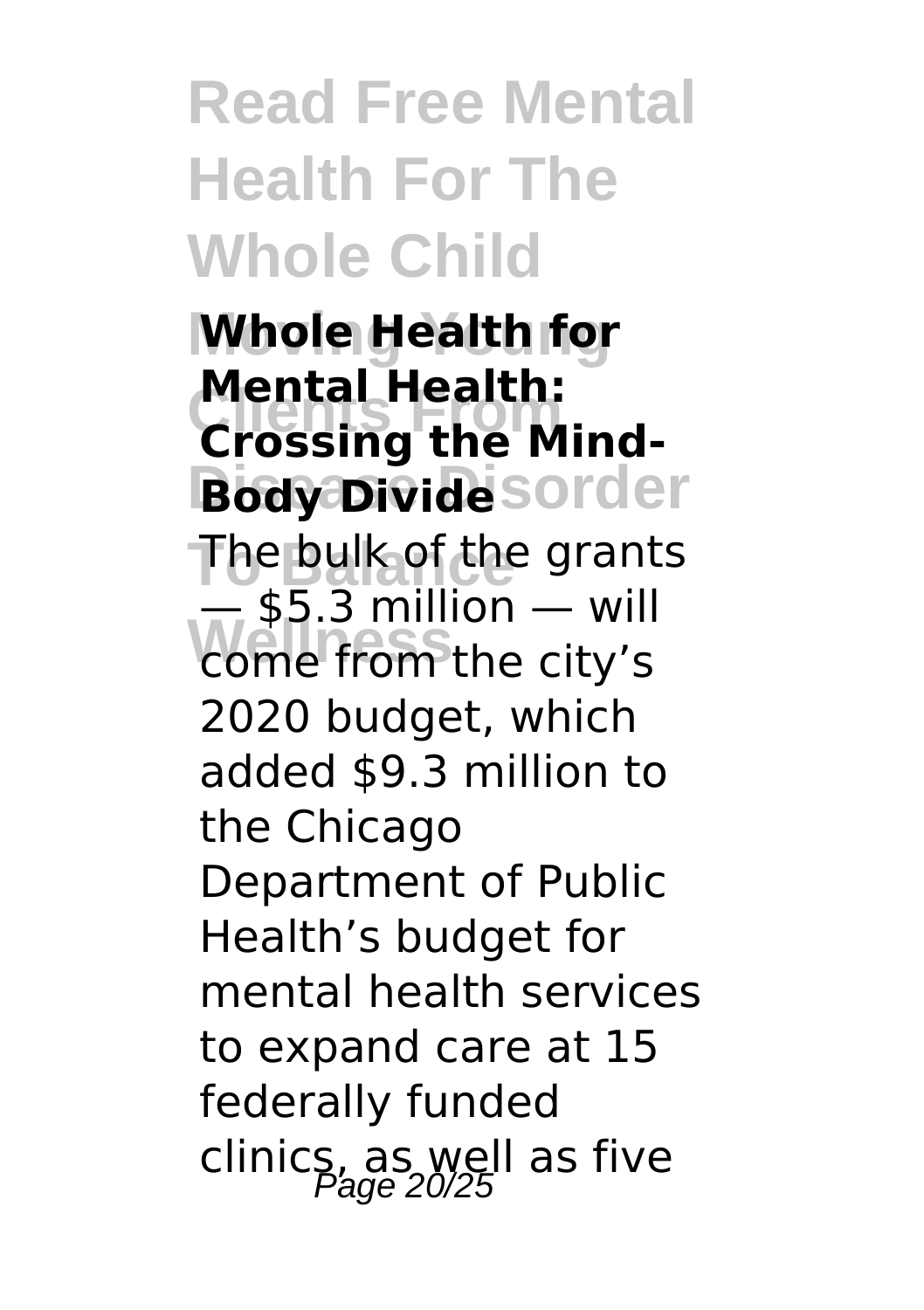**Read Free Mental Health For The Wity-run clinics, officials** said<sub>ring</sub> Young **Clients From 32 Organizations to Get \$8M From City**<sup>r</sup> **to Expand Mental ... Wellness** entry demonstrate that The data shown in this mental health disorders are common everywhere. Improving awareness, recognition, support and treatment for this range of disorders should therefore be an essential focus for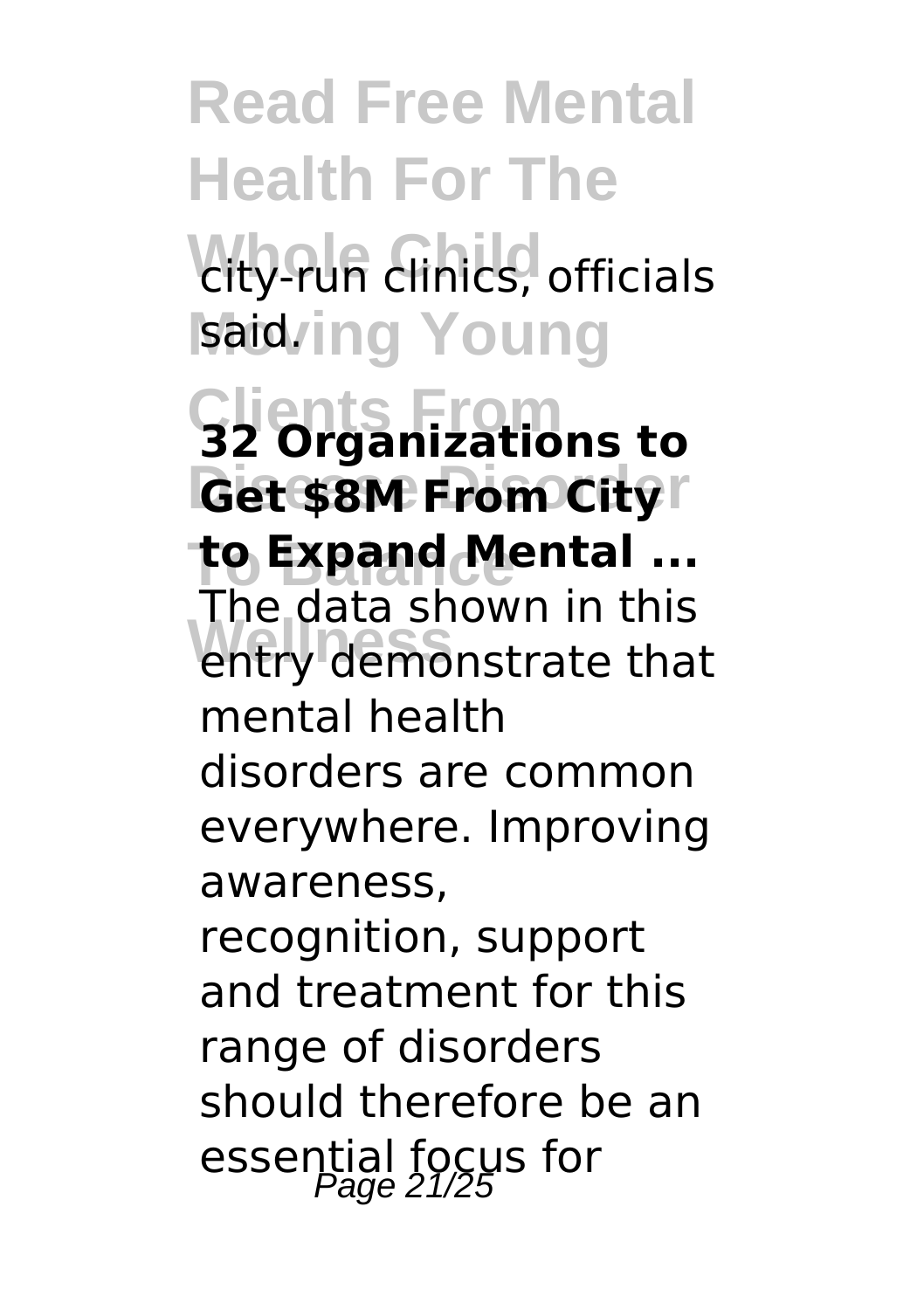**Read Free Mental Health For The Whole Child** global health. **Moving Young Wental Health**<br>World in Data **Veterans Whole Health Education Handouts Wellness** Information for **Mental Health - Our** Whole Health: Veterans. Listed below are Veteran whole health education handouts to support the Whole Health journey. They are organized around the eight areas of self-care in the Circle of Health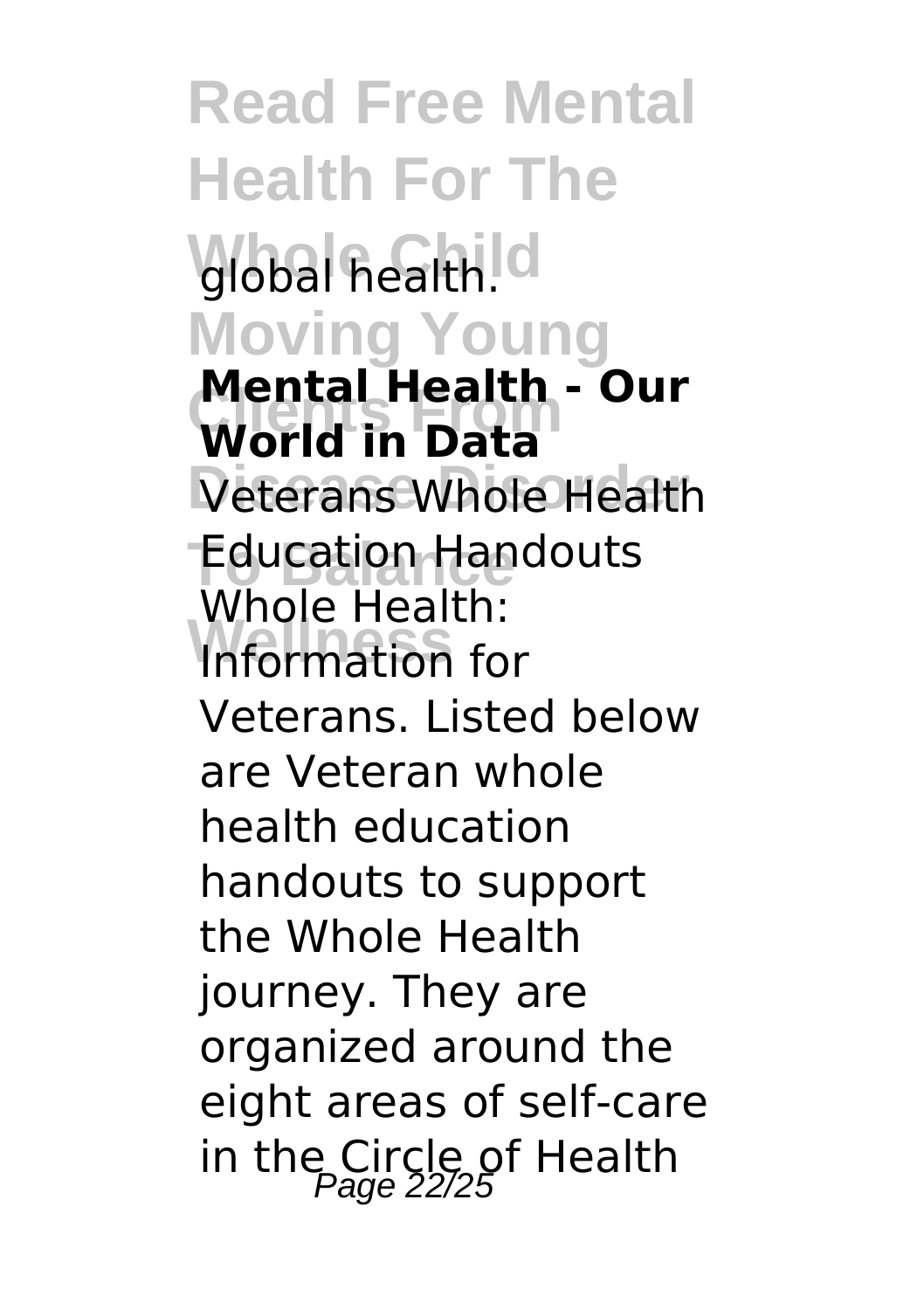**Read Free Mental Health For The** and the two areas in **the middle** oung **Clients From Veterans Whole Health Education**<sup>er</sup> **To Balance Handouts - Whole Wellness** This increased stress **Health** and anxiety has negatively impacted the mental health of 78 percent of the global workforce, causing more stress (38 percent), a lack of worklife balance (35 percent ... 23/25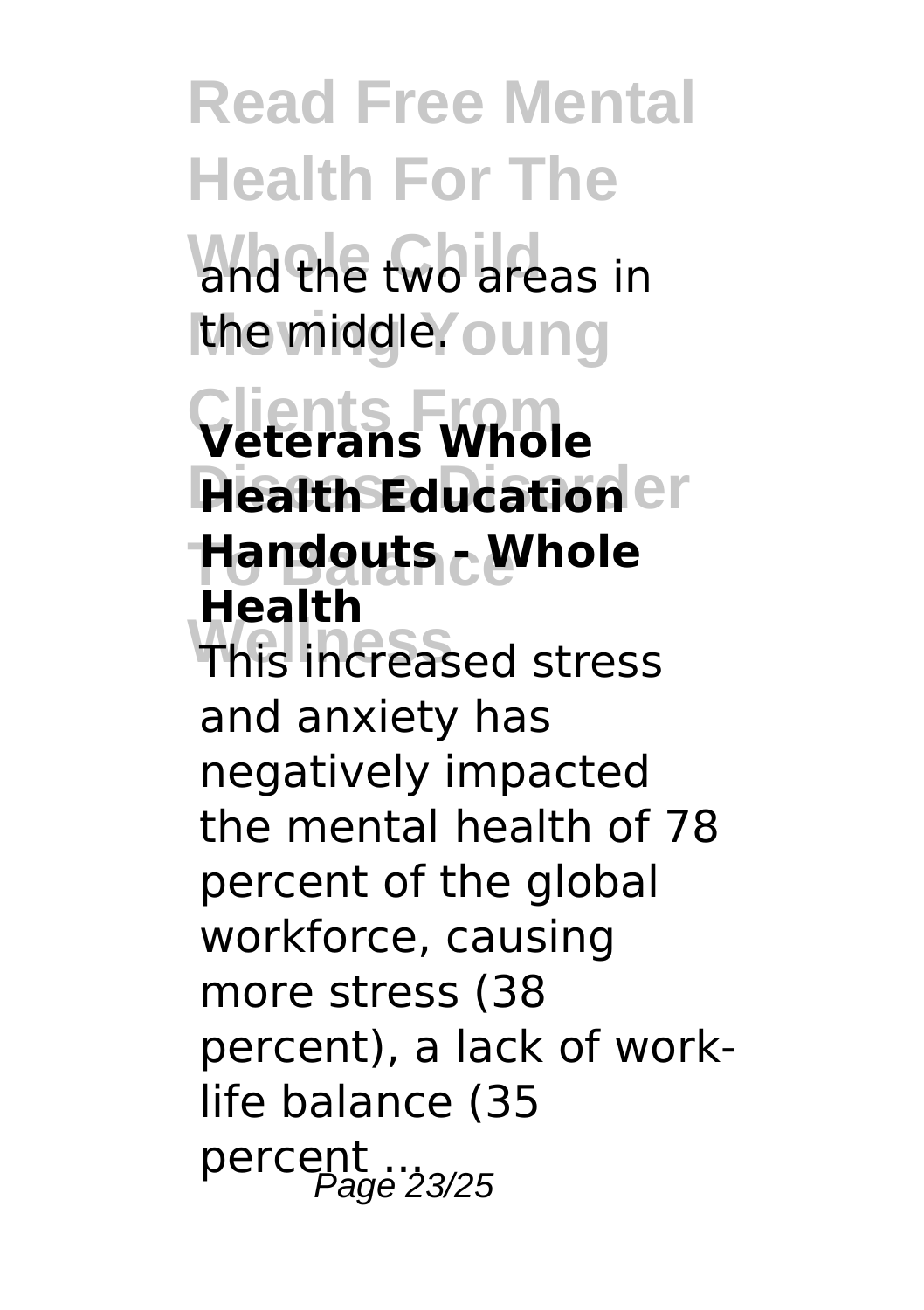### **Read Free Mental Health For The Whole Child**

### **Moving Young Global Study: 82% of Robots Can Support Disease Disorder ... People Believe**

**The mental health Wellness** immediately and last effects can happen over time, he wrote. The pandemic also comes at a time when people already struggled to get mental health care, often due to cost, lack of ...